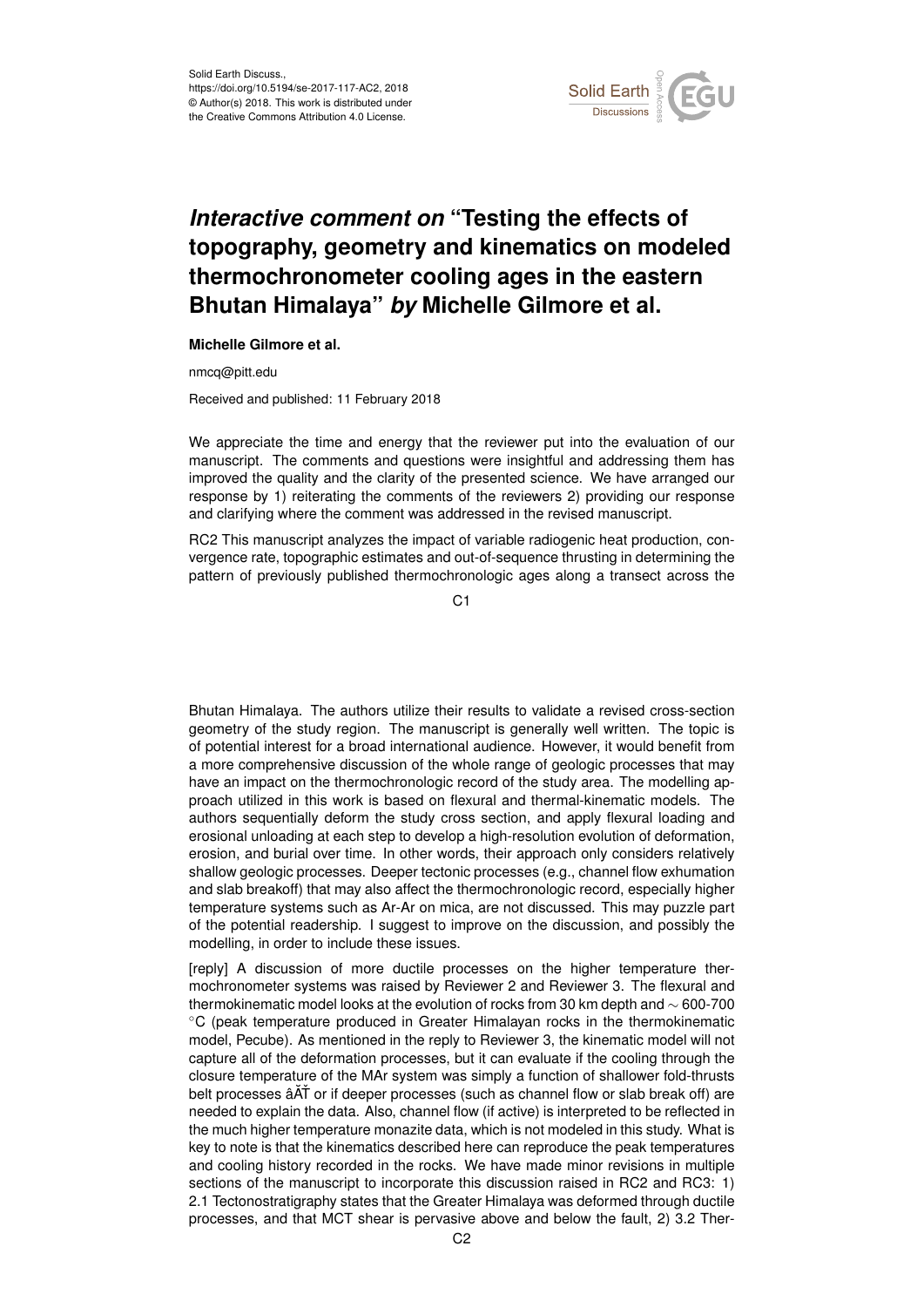mal Model includes clarification on the depth and temperature range of the model as well as how isotherms are advected by motion along faults, 3) The discussion section clarifies permissible processes to reproduce the measured ages (including MAr).

The dataset of previously published thermochronologic ages, which is utilized as a benchmark for modelling, is not homogeneous. AFT and ZHe data are available in most of the transect, but Ar-Ar data are not. This would suggest more caution in the conclusions based on modelling results. Moreover, these ages are invariably interpreted as cooling ages during exhumation across the closure temperature of the Ar-Ar system. Petrologic studies demonstrate that micas in metamorphic rocks often preserve disequilibrium textures, and their Ar-Ar age may thus record fluid-induced recrystallization below the closure temperature, rather than monotonic cooling (e.g., Villa 1998 - Terra Nova). Why mica Ar-Ar ages are so different in samples that are so close each other? What is the potential role of recrystallization during deformation? These issues should be discussed in the revised main text.

[reply] The available MAr data for this transect are very limited and were previously published by Stüwe and Foster (2001). The 40Ar-39Ar age spectra show relatively flat but slightly discordant age spectra that were interpreted to represent cooling ages for all 4 samples. The two sets of 11 Ma and 14 Ma ages were interpreted to record the same cooling signal that had been repeated by a fault. Our interpretation is broader and proposed that the 11-14 Ma ages represents a permissible age range in which rocks have passed through their closure temperature due to the short spatial scales between samples. Recent work from Sikkim Himalaya across the same Lesser Himalaya to Greater Himalaya transition highlights natural variability in MAr ages due to both the thermal conditions experienced by micas and the residence time at those temperatures. They measured both single grain ages (for 5-11 grains) as well as more traditional plateau age (Mottram et al., 2015) across a transect that spanned a temperature gradient over ∼ 5 km. They found a significant spread in the single grain ages (2-5 Ma not including errors) and that the spread decreased (to 1.5-2 Ma) with higher

C3

temperatures and longer predicted residence times at those temperatures, suggesting that the duration of metamorphism and the temperatures reached affected the loss of Ar from mica. In each case the MAr plateau ages spanned over a much narrower age range (13- 13.4 M) with significantly more precise error bars (0.05-0.2 Ma) than the single grain ages. The  $\sim$  5 km transect crossed temperatures that ranged from 580 $^{\circ}$ c to 650℃, while the maximum temperature range for the MAr samples presented here were between 600° and 700°C (Daniels et al., 2003). Their study also showed that a dispersion of +/- 2 Ma would be expected due to diffusive differences caused by grain size variations. We do not have access to the samples to go back and examine the textures of the mica that produced the cooling ages. However we have looked at many similar rocks from almost the exact same area and have found no textures indicative of fluid flow or alteration. While this does not rule out an age spread from post-cooling fluid flow or recrystallization during deformation, we are confident that the 11-14 Ma age range encompasses the actual cooling age of these rocks because of strong similarities in age to data available directly to the east near the Kuru Chu section ( $\sim$ 12 Ma. Long et a., 2012; Figure 9 in this manuscript), as well as the range in ages measured by Mottram et al. (2015 in Sikkim (12-16 Ma). These ages are all younger than the youngest age for south-directed shear in GH rocks, 16-18 Ma (Grujic et al., 2002; Daniel et al., 2003; Kellett et al., 2009). In our model, the age and rate of deformation in the northern duplex of lower Lesser Himalaya most prominently control the predicted MAr ages modeled in this area of the Greater Himalaya. Text was revised to address this point in sections 2.1, 2.2, 3.2, and 5.3. New citations are also included, i.e.: Mottram, C. M., Warren, C. J., Halton, A. M., Kelley, S. P., and Harris, N. B. W.: Argon behaviour in an inverted Barrovian sequence, Sikkim Himalaya: The consequences of temperature and timescale on 40Ar/39Ar mica geochronology, Lithos, 238, 37–51, doi: 10.1016/j.lithos.2015.08.01, 2015.

Some of the findings of the authors are not surprising for an active orogenic belt such as the Himalaya, notably the minor effect of radiogenic heat production and topography compared to tectonics. Nevertheless, the authors' conclusion should be supported by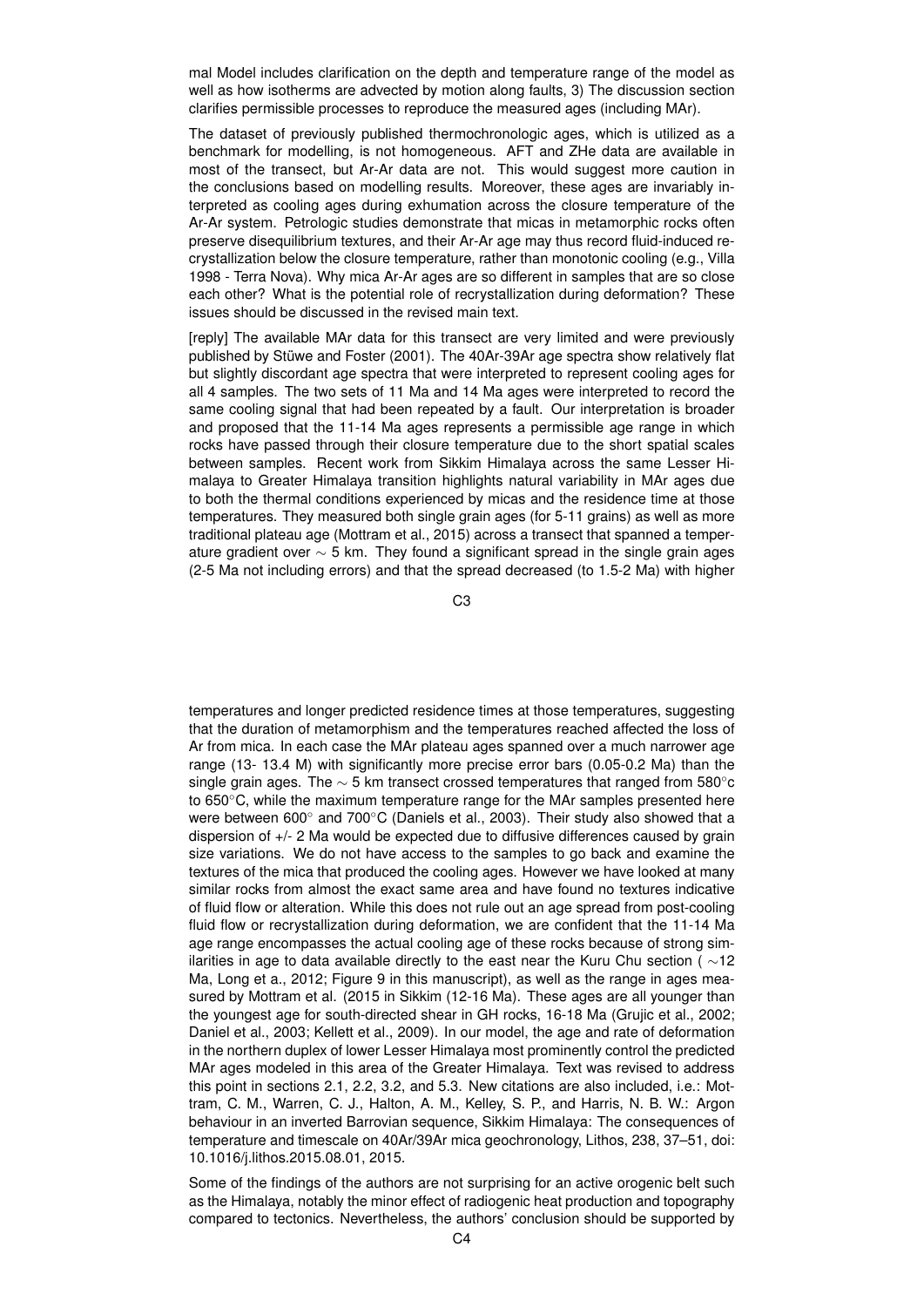more robust thermochronologic data. The addition of a new ramp under the Greater Himalaya does better explain available thermochronologic ages. However, this is just one of the possibilities, given the degree of freedom of the models.

[reply] Compared to other regions, even in the Himalaya, the dataset shown in this paper is rich, especially when including the data immediately east along the Kuru Chu transect as shown in Figures 9-11. MAr and AFT data are more limited than ZHe data due to cost and appropriate samples respectively. The reviewer raises an important point and that is, the models highlight regions where the predicted thermochronologic ages are very sensitive to the geometry or radiogenic heat production or velocity. Knowing these areas prior to collecting thermochronology samples would strongly influence where sampling would be the most useful for delineating geometry. Regrettably many of the gaps in the AFT data are a function of the apatite-poor lithology. Resampling and additional analyses are beyond the scope of this paper. However, the model process we present is useful for directing future thermochronologic work in the Himalaya and other mountain ranges. Although many geoscientists model data following the collection of samples, this work suggests that initial thermokinematic modeling of an area prior to collecting data can direct and inform sampling strategies. We are not sure what other possibilities the reviewer envisioned for changes to the cross-section to also explain the published dataset. We chose to highlight an obvious additional structural solution that was proposed to the east in Arunachal Pradesh: an out-of-sequence fault at the trace of the MCT (Adlakha, V. A., Lang, K. A., Patel, R. C., Lal, N., and Huntington, K. W.: Rapid long-term erosion in the rain shadow of the Shillong Plateau, Eastern Himalaya, Tectonophysics, 582, 76–83, doi: 10.1016/j.tecto.2012.09.022, 2013.). As expanded on in section 5.2, Using Thermochronology to Evaluate Structural Geometry, we evaluate whether an out-of-sequence fault can explain all of the observations. While it may be able to address the younger cooling ages, having a second, more southern out-of-sequence fault that post-dates the Kakhtang Thrust would have a pronounced effect on the topography (as highlighted in our response to reviewer 3, specific comment 2), that is not seen in the model topography or geomorphic metrics of active/

 $C<sub>5</sub>$ 

recent uplift. In addition, see response to RC1 for further comments on systematic approach to structural and thermal modeling. We have revised this manuscript to clarify these points in sections 5 (Discussion) and 6 (Conclusions).

Is the stratigraphy predicted by modelling consistent with the geologic record? This may provide independent constraints to the reconstructions illustrated in this work, that are prone to remain otherwise speculative. I suggest to describe in more detail the stratigraphic evolution of the foreland basin, as well as all of the other geologic evidence that may be useful to support the authors' conclusions.

[reply] One of the key parameters that we match through this process is the depth of the foreland basin. The modeling process also makes strong predictions regarding the detrital sedimentary signal recorded in the basin and the potential detrital thermochronologic record. Most of this research was accomplished as another research group was examining the details of the detrital climate, provenance, and sediment accumulation signal in the Siwaliks of Bhutan (e.g. Coutand, I., Barrier, L., Govin, G., Grujic, D., Dupont-Nivet, G., Najman, Y., and Hoorn, C.: Late Miocene-Pleistocene evolution of India-Eurasia convergence partitioning between the Bhutan Himalaya and the Shillong plateau: New evidences from foreland basin deposits along the Dungsam Chu section, Eastern Bhutan, Tectonics, 35, 2963–2994, doi:10.1002/2016TC004258, 2016. and, Govin, G., Najman, Y., Copely, A., Millar, I., van der Beek, P., Huyghe, P., Grujic., D., and Davenport, J.: Timing and mechanism of the rise of the Shillong Plateau in the Himalayan foreland, Geology, doi:10.1130/G39864.1, 2018). As with any provenance or stratigraphy study, most information is gained when there is a unique signal that enters the foreland basins, and these papers highlight that much of that signal is associated with the rise of the Shillong Plateau or ages that have a Tibetan origin. The paper by Govin et al. (2018) highlights that at 6.35 Ma, there is significant input of Lower LH detritus into the foreland basin. Our models show both the age (6.35 Ma) and the signal (lower LH detritus), and the depth of the basin at this time (2.75 km), are all consistent. We agree with Reviewer 2 that matching the predicted foreland basin with the